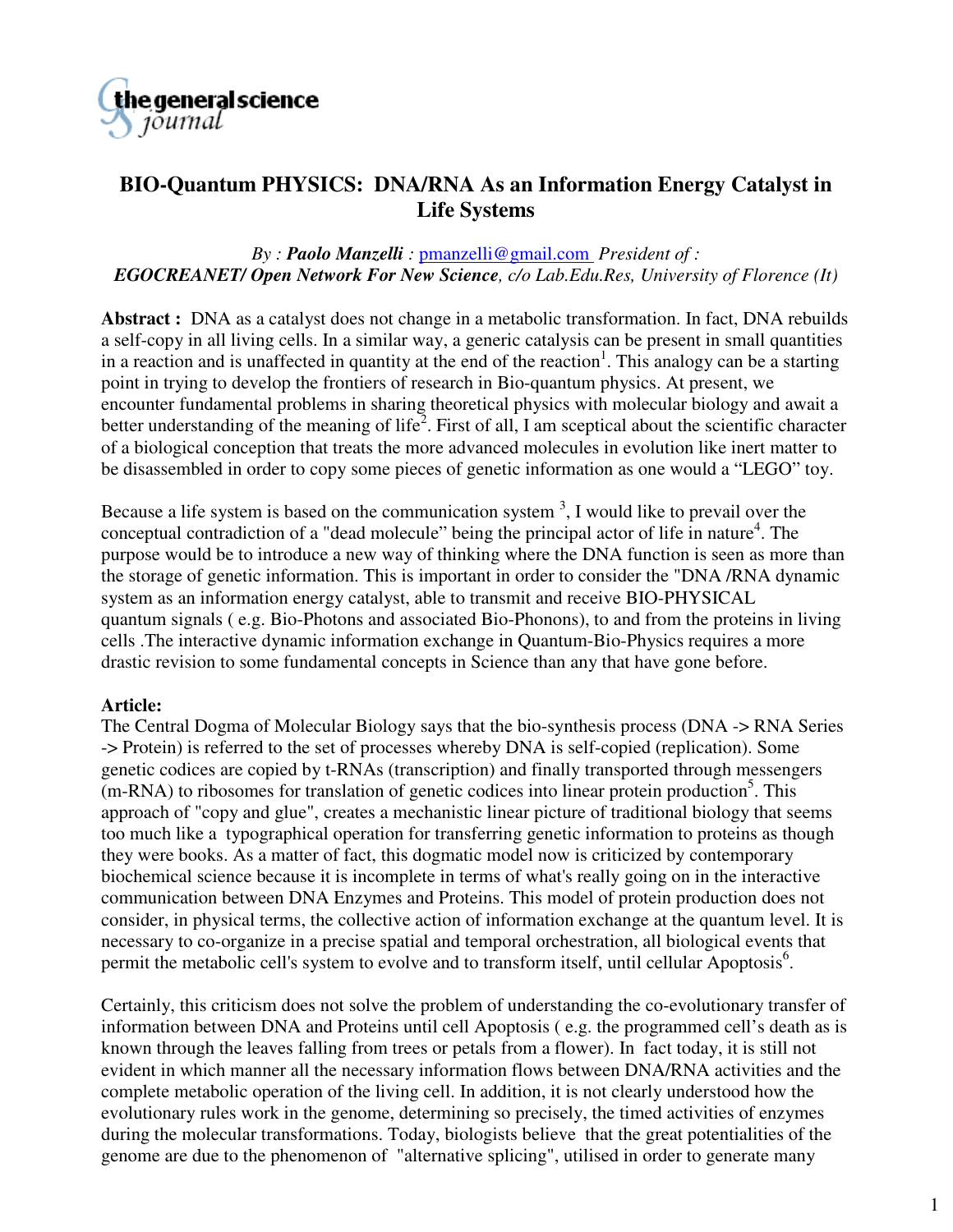different proteins from the same gene. In any case, it will not be possible to accurately forecast a splicing method to acquire the precise time/space ordering in a large protein and the variety that exists in the cells and in the more complex living organisms. Hence, through alternative splicing, various proteins can be generated. However, the functionality of the proteins in connection with the genetic information remains to be understood. This is because the effective dynamic function of proteins is a consequence of the three-dimensional folding and of other functional factors. Therefore it is clear that the living systems certainly do not only depend on the number of diverse proteins generated in a cell. The fundamental challenge of the living science frontiers is at present focused on the need to comprehend the self-catalysed control of the functionality of the complex circle of the living cells. Therefore we begin this challenge by a hypothesis about DNA/RNA/Protein coevolutionary activities, thinking of the DNA/RNA action as a powerful catalyst that is able to communicate information.

#### **Quantum Bio-physics in living organisms.**

The quantum molecular level is still very little known in terms of quantized modes to exchange information in living systems. In truth, biologists recognize the need to accept an operational orchestration of the dynamical metabolic phenomena of life and speak about the communication of well-specified "signals" between DNA/RNA and protein functional activities. In fact biologists, until now, have not accepted the challenge of giving a physical interpretation of such signals, so their scientific investigation remains very limited. Therefore, there persists the open question of interpreting the signal communication in order to derive a physical explanation of the space/time orchestration of metabolic and differentiation changes in order to get a more complete understanding in the study of living matter.

The fundamental idea is that micro and macro physical structures need to be deeply nested so that communication through Quantum Physic's "wave/particles", provide the basis for going beyond the reductive boundaries of mechanical science. This paper will develop an hypothesis in order to imagine the biological information-flow of signals, seen in terms of formation and communication transfer of quantum-particles, generically indicated by **"…ons" .** To explore this hypothesis in biological communication, we need to revisit biological phenomena in terms of "bio-quantum Physics".

### **DNA as an "ANTENNA" transmitting "Gene Quantum Signals"**

Some unanswered questions require a new quantum-biological approach, because they involve the biological conversion of energy into bio-photons (particles of sound) and bio-phonons (particles of light) generally indicated by ( **...."ons"),** as quantum-phenomena usable for communication processes in nature. To start to describe a model of quantum bio-communication, it is necessary to introduce important new elements that radically change our understanding of the DNA functions. First of all, DNA itself can be considered a "nano-bio-technology" able to work as a "quantumantenna" to spread "gene-signal" towards some active receptors of proteins in the cell. Within this hypothesis, DNA would be capable of communicating signals to the proteins and enzymes. It would be able to harmonise the regulatory relationship of the "anabolic" function, produce proteins, switch to "catabolic" pathways, carry out the transformation of meta-stable proteins into wastesimple products to eliminate them, and all within the precisely timed control of biological reactivity. Certainly DNA does not work as an isolated molecule. Therefore we need to conceive of the catalytic activity of the DNA/RNA coupling in order to suggest a model of biological "soundchemical" reactivity based on bio-phonons communication in the living cells.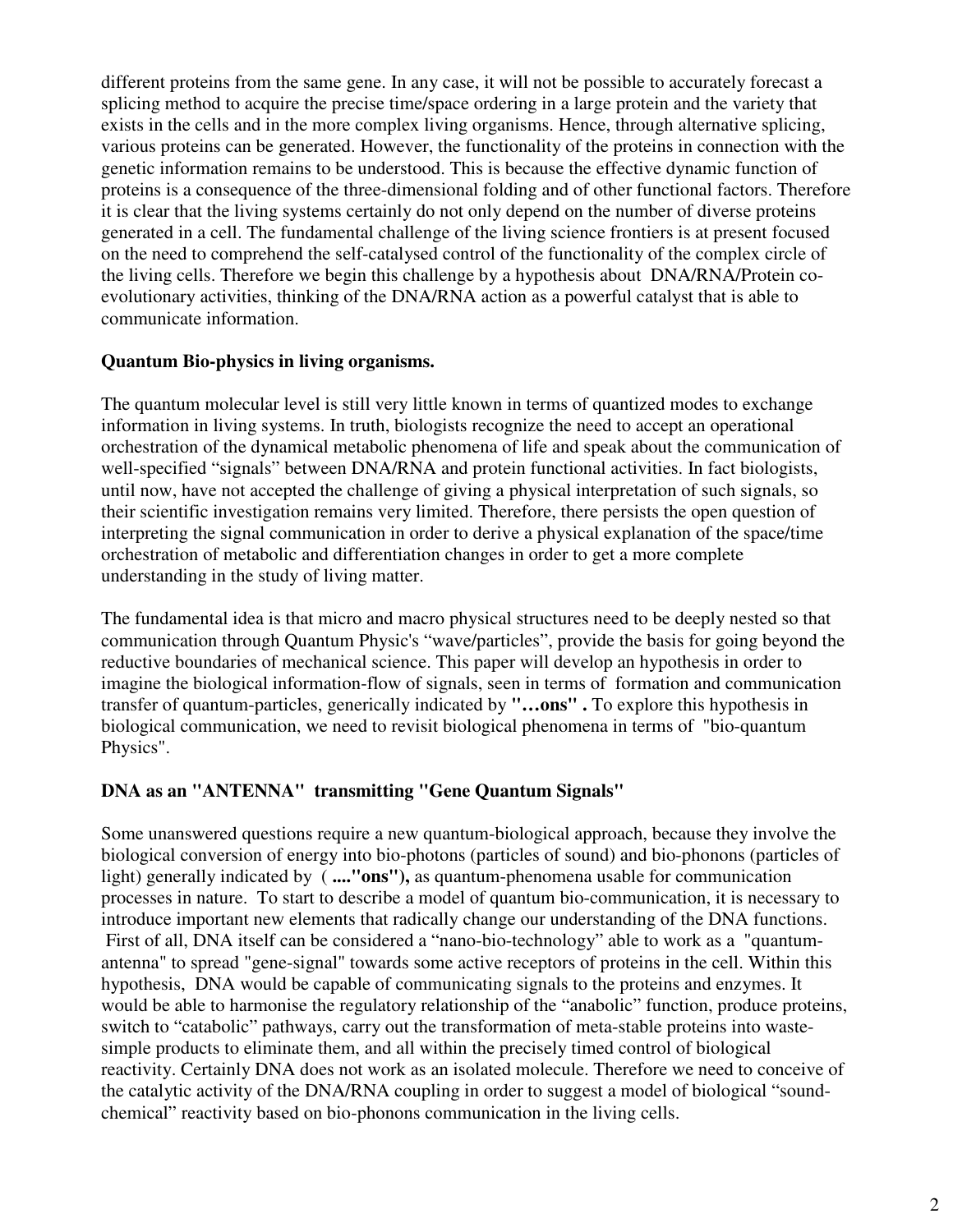We know that from the point of view of bio-electrical behaviour, the closed and stable DNA is considered a bio-polymer ; hence it does not conduct any electromagnetic field as in a wire. Rather, when DNA is open via the enzyme (DNA-polymerase) into two anti-parallel half chains and after is closed again from side to side with the binding protein activities, the DNA chains become polarised and depolarised. During the opening and closing, the DNA can emit quantum particles **("Gene-Ons")** corresponding to the double helix polarization in "bi-polarons", interacting with "biophonon" emission. These last are generated by the breaking of hydrogen bonds of the sequences, of A-T and C-G couplings. Therefore, such quantum particles generated by the opening of the DNA helicoidal molecular chains, and by the breaking of the h-bonds, can communicate a quantumspectrum, based on a series of "**Gene-Ons**". This spectrum has an exact correspondence with quantum–pulses to the coding information of the gene because it is emitted at the same time that the gene is copied by the RNA.

The DNA-Antennae have some similarity with the "Casimir Effect" of zero point energy production in quantum mechanics. Paul Dirac predicts that invisible particles in quantum mechanics could become materialized for a short time and that these virtual particle appearances should exert a force that is measurable. Therefore Hendrik Casimir (*Phys. Rev*. 73, 360, 1948) predicted (and after verified using non-conductive plates,) the production of positive forces, generated by activity in the vacuum. This effect is very powerful at small distances.

 In a similar way the "**Gene-Ons**" model, where the biological energy is quantised into 'bi-polarons' and coupled with 'bio-phonons', can be a source for generating a codified sound-wave flow, able to interfere by resonance effect in order to activate molecular switch assets of functional protein activities. Polarization modes depend on the spatial localization of the particular gene in the DNA chain, so that bio-photons can successfully represent a system of "semantic resonance" for anticipating a mutual recognition between DNA/RNA codification/de-codification processes and the successive metabolic transformations of proteins. This is because the "**Gene-Ons**" particles are able to communicate genetically codified information to harmonize the space/time orchestration of a living cell from its differentiation to the final apoptosis<sup>7</sup>.

#### **Terminological clarifications of Information conception as codified energy.**

The theoretical approach of "*DNA as an Antenna*" is to this point incomplete. In fact, it is based on an intuition of cognitive and bio-semeiotic sciences. Wherever the DNA as an "Antenna" is transmitting to a distance "Gene Quantum Signals", they are codified as "genetic quantum-sound waves/particles in order to be easily recognizable by proteins (e.g. "**Gene-Ons**"). The resonance of some active protein's sites can be conceived as a speedier and more efficient system of reception at a distance of genetic information where the precision of communication substantially depends on the co-evolutionary character existing between genes and proteins that permits the best folding organization of the receptors. The above approach correlates two kinds of genetic transmissions in a way that the double interaction will both be considered as complementary aspects, a) by contact transfer and b) from quantum sound anticipation and feedback. The second gene-information exchange can increase the genetic information power in efficiency and security. In fact gene "codification" and transmission is not far from an analogy of society, where an organic set of linguistic rules can be codified both in terms of the sounds as a vocal transmission of thought and also in graphic symbols, used in the written organization of concepts. Certainly the model of DNA working as an "nanotechnology-Antenna" is to this point, only a speculative hypothesis argued on the basis of a truely observable cooperation between proteins and DNA/RNA. For instance, it is necessary to open the DNA and copy a section of the genetic codex, and to close the double helix again by the activity of binding proteins, in order to permit the gene expression. (see the figure below regarding the collaboration between proteins at the replication fork).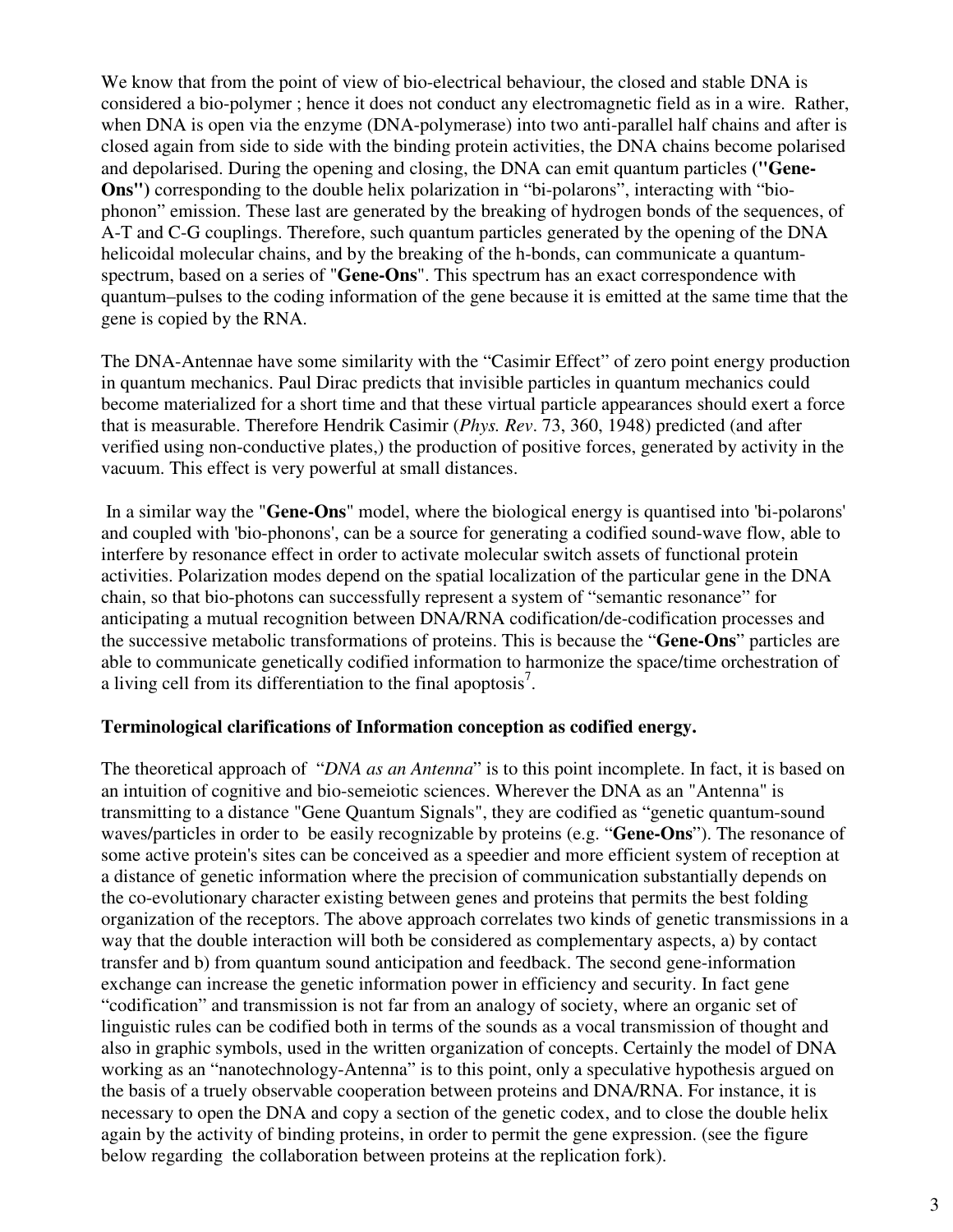Despite the effective level of ignorance about what is in similar cases, the management of information communication, the idea of **"Gene-Ons"** transmission, conceived as a non-localised quantum-phenomenon of a coupling between the quantized electromagnetic field (bi-polarons) and quantum sound waves (bio-phonons), is marked by traditional scientists as a return to "**Vitalism**". This makes it very difficult to open up a new branch of quantum-bio-physics aimed at developing a deeper understanding of the information flow generated through the most fundamental molecular quantum-levels of biological structure For this reason, it is not only necessary to augment an "ad hoc" model of DNA as an "Quantum-ANTENNA", but it becomes necessary to go beyond the reductionist limits of the mechanical paradigm of traditional science, to open a new way of thinking about the old challenge of understanding "**what is life**". It is necessary to develop an advanced strategy of **Knowledge-Based Bio-Economy**. Therefore to avoid a too easy criticism of the **"Gene-Ons"** assumption of a bio-system of codified information energy communication, it becomes useful to clarify the etymology of the terms connecting information in relation to the codification of forms.

The verb "*to inform*", used in common daily language is originally related to the expression "*to model according to a form*". In fact, *"to inform"* derives from the Latin " *in-formare"* that means, "to *give a form*". There is, therefore, an original "operative" value in the "information", because from its etymology we can appreciate the remarkable ability of the ancient scientists to anticipate the informing activity to produces a form. In fact, the ancient Greek scientist Aristotle, wrote: *"Information is a truly more primitive and fundamental activity than energy and matter"*. Information does not have the current meaning because it is something that precedes every physical form. Information is related to the Greek world "*morphé"* which means the potential preliminary activity to obtaining an objective form , i.e. the effective form that we can perceive, pre-exists as a virtual conception before the concrete material being of an object. Therefore the visual representation will be interpreted by some ancient Greek scientist as the word "*Eidola*" e.g, a pure qualitative image or symbolic simulacrum where from an invisible shadow, it becomes a graphic perceptual form.

Originally, "information action" represented an interface with the double activity of codification of forms. As a matter of fact, information is related to both aspects: a) the potential codification plan of producing an objective form, and in turn , b) we can perceive an object as forms of information transmission. Thus, the "information-form" relationship is a circular relation of codification and de-codification of signals. The first activity corresponds to an action to reproduce a codex-plan necessary to produce an object and the second, to send back, over a distance, an intelligible message of the forms as an object to sense perception. In the mechanical reductionism of science, forms are directly correlated with matter or energy interactivity, all working in the same Euclidean space-time. Therefore, the existence of a potential (virtual) state of information conceived as a system of codifying/de-codifying signals (that the ancient Greeks attribute to the intellect of nature,) disappears in the reductionistic mechanical sciences. As a consequence in the mechanical paradigm of science, information directly assumes an objective meaning. It is no longer conceived in terms of ancient humanism where there is an intermediate hidden level; a qualitative matrix of codex transformation that becomes the basis for generating knowledge.

#### **Change of mechanical paradigm in knowledge based bio-economy**

 "Alienation in science" can be defined by the degree of separation between scientific content and the possibility for creative results in research. The quantum mechanical criteria of wave/particle duality is an example of scientific alienation. In twentieth century science, wave/particle complementarity belongs to a dual nature e.g in some cases the same quantum of energy behaves as a wave, and in other cases it collapses into some quantized particle**.** Thus wave-particle simultaneous duality is a conceptualization responsible for the inadequacy of conventional concepts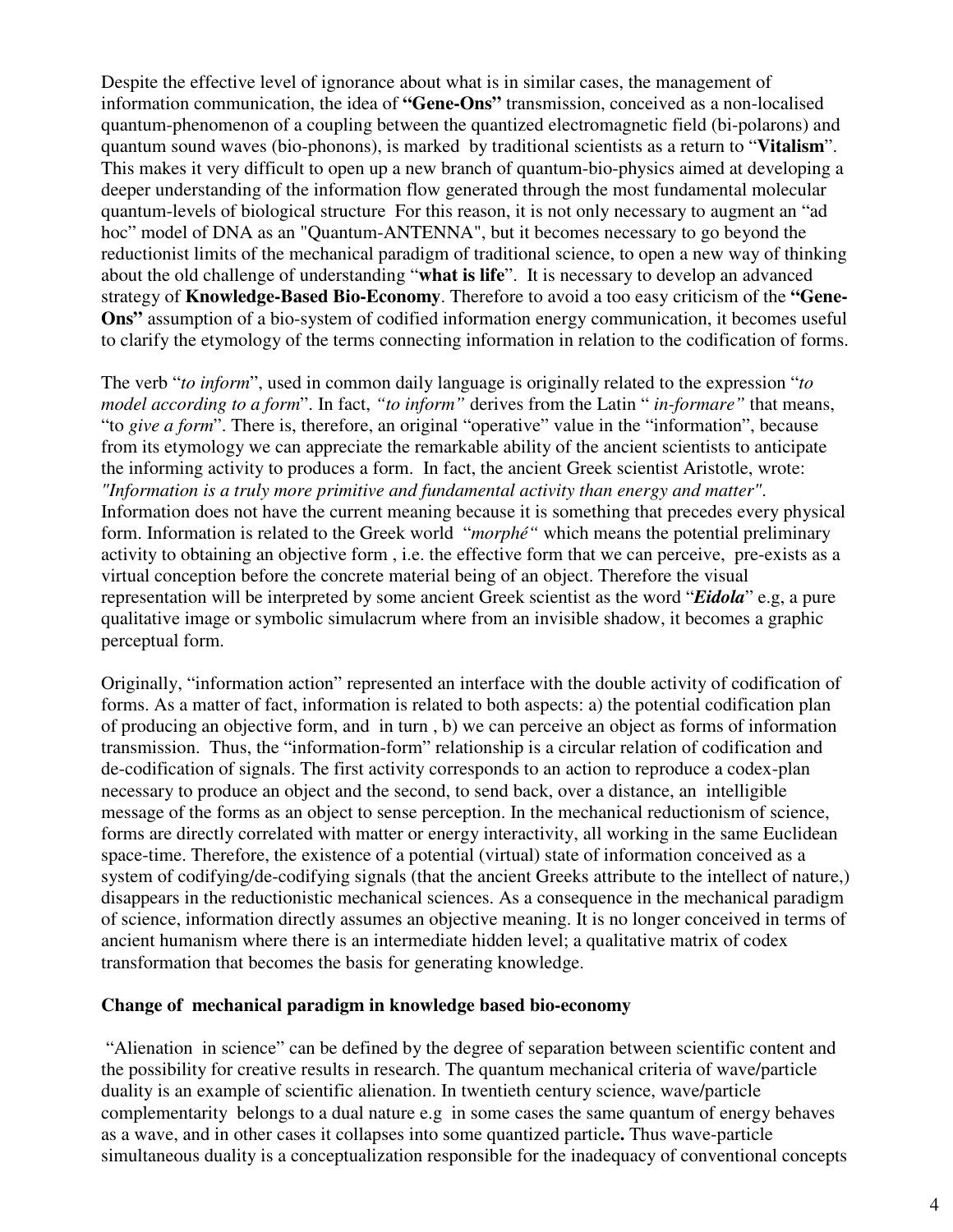like "particle" and "wave" that is necessary to fully describe the behaviour of quantum objects. This duality is a serious limitation in quantum mechanics and gives rise to various paradoxes. As a matter of fact, the permanence of the wave/ particle duality leads to a logical inconsistency in the interpretation of the fundamental experiment where only a single wave/particle passing through two distant holes (double-slit experiment), can give the interference phenomena. A different idea about wave/particle is born in the context of "**Bio-active information"**, where the coexistence of the dual wave/particle is broken because the admission of a **"Pure Information Wave",** behaving similar to the "**Vacuum energy in empty space**" is experienced, even when space is devoid of matter. A pure information wave can be seen as an new entity; an underlying background of potential energy that lives in a different composition of Space/Time. The "**pure Information Wave**" can be transformed by quantum resonant tunnelling in **"..ons**" particles , e.g . the effective energy form (able to do work), collapses from the virtual dual state of information energy, because of tunnelling effects into effective **"..ons".**

The heuristic value of the "Bio-active Information" theory  $\delta$  is driven by the assumption that every configuration of "virtual wave/particle" is based on a variable architecture of the space/time of "Information Energy". It differs from the Euclidean perception of the universe commonly organized within three dimensions of space, and one dimension of time  $(s1, s2, s3 + t)$ . In Euclidean space/time, travelling of **"…ons"** is ordinarily associated with an extreme dependence on linear watching-time measurements in a non-relativistic i.e an absolutely independent continuum of threedimensional geometry. Also, we can distinguish a non-interactive "*simultaneity*" in transmitting "Pure Information Energy" generated by means of the DNA sequences over long distances. This simultaneity of transmission-and-reception if genetic information in a cell can be justified only by going beyond the classical Euclidean concept where the observer is arbitrarily separated from observation. In fact, if we think in the traditional method of Euclidean perception, the simultaneity of signal transmission becomes forbidden. This is because in a fixed space/time Euclidean diagram where time has a linear dimension of successive and arbitrary timing instants, simultaneity is impossible. On the other hand, "simultaneity " for spreading the gene-signal over the entire cell does not conflict with a virtual representationist paradigm of "Information Energy".

#### **The alternative Space/Time Fourth Dimension of the Non-Euclidean Information Energy**

Going beyond the essence of quantum mechanics where every single particle has the characteristics of both waves and particle, means to clarify how the wave can have physical meaning , i.e. not only a probabilistic value. Unfortunately, it is easy to see how our understanding of space /time is shaped by our everyday perceptual conception of Euclidean material geometry. In spite of this, a fixed model of space/time cannot work within an invisible quantum-reality. Aa non-Euclidean geometry works better in an immaterial space. For that reason, the traditional Euclidean perception of space/time in the quantum world can be restructured as a virtual pre-image digitalized in two bits of space/ time co-ordinates  $(s1,t1 + s2,t2)$ , that describes the virtual reality of a pure qualitative "**information energy**". The transformation of space-time coordinates by a cognitive intuition can be obtained by simply changing the extension of one local vibration of atoms into a long distance resonant vibration . This extension provides the change-over from one space co-ordinate into a second time co-ordinate in the pure information field, where the imaginary Wave/Particle oscillates in order that they can contemporarily exist in this virtual context which is described by the four vector of bi-dimensional space and bi-dimensional time. As a matter of fact, in a relativistic context where the gene-signals are created and destroyed, time and space do not belong to different incommensurable entities as in classical mechanics. Thus, in a more theoretical formalization the transformation from one space dimension to one time dimension, can be obtained via a quantum tunnelling based on a reversible jump, where one component of time coordinate  $\leftarrow$  in relation to  $\rightarrow$  INFORMATION EGERGY  $\leftarrow$  it is folded//unfolded  $\rightarrow$  within a space coordinate  $\leftarrow$  as a consequence of tunnelling caused by a quantum fluctuation effect during the  $\rightarrow$  ENERGY/MATTER INTERACTION.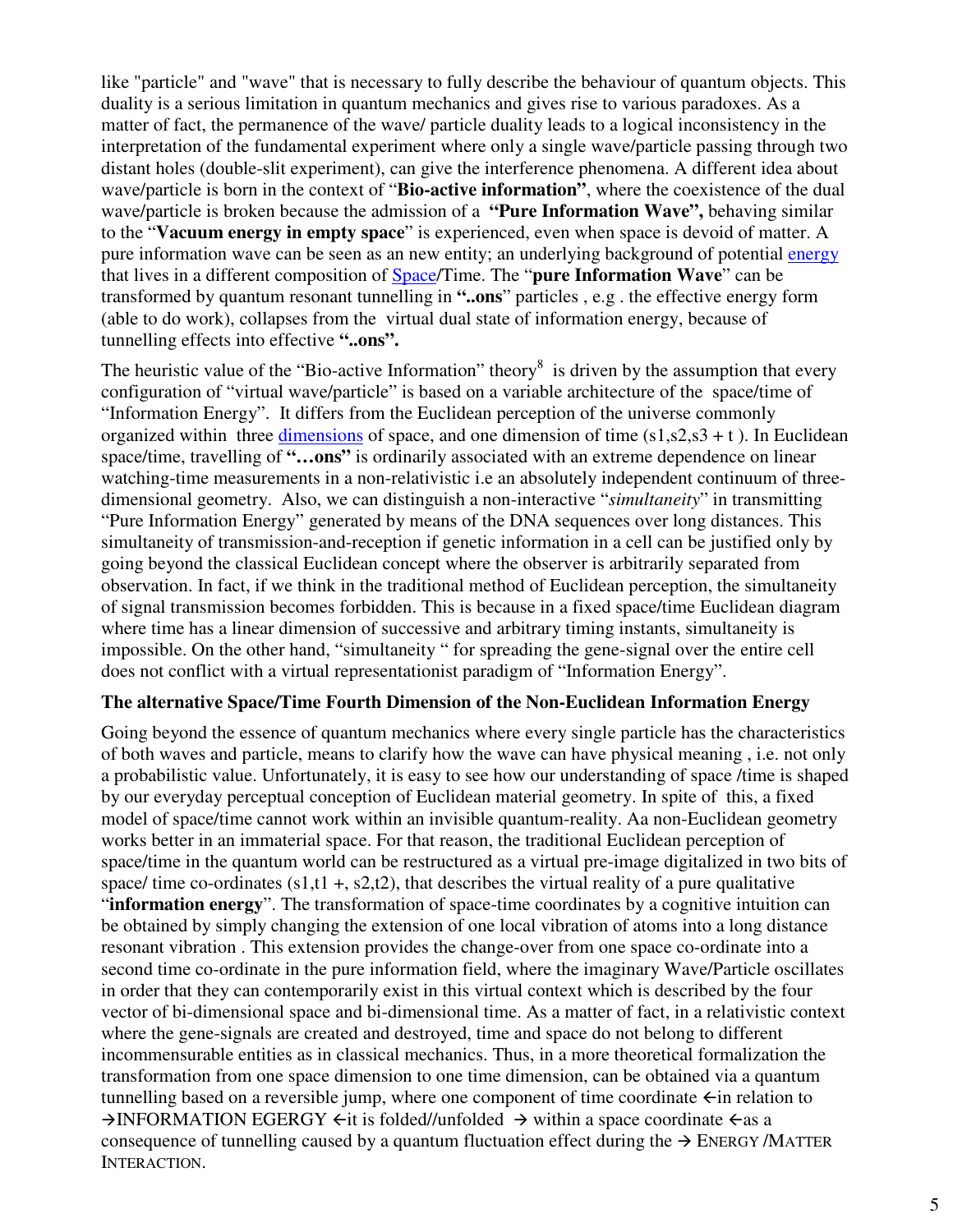Hence, starting from a virtual information signal, living in a "virtual life" of non-Euclidean space/time, the signal will effectively be transformed in a objective pulsing **"..ons"**, e.g. effective particles oscillating in an Euclidean geometry of the energy/matter interaction.

One aspect of the travelling of **"..ons"** , in Euclidean rigid geometry is that the loss of information associated to the signal is very high, because the signal strength is reduced by the inverse of the square of the distance. So that in the contact of fixed Euclidean geometry of space /time, we can allow the transfer of genetic information only by contact. In spite of this, the Virtual dimension of the Information Energy living in the bi-dimensional Space/Times  $(s1,t1 + s2t2)$ , permits a small loss of information from a signal, because the signal strength remains quite constant at distances. The virtual bi-dimensional existence of gene-signals in time and space, is not transformed through interactivity with matter in an effective **"…ons"**, working in an Euclidean space/time. In this way it is possible to re-interpret Aristotle's concept of information as a coherent physical intermediate virtual state, associated with the transformation of different codified forms of microscopic energy and matter. For this model of understanding, there might well be a need to develop a new approach towards thinking about theoretical bio-quantum physics. In fact, the very act of immaterialperception means that the information energy packets are modulated in a virtual interpretation of the mind and thus turn out to the space-time perceived by senses or by instruments. Within a holistic point of view of the unity of science, it can be conjectured that the tunnelling effect can be the ability to transform the space/time frames as taking place in the entire Universe. This is because we cannot think beyond what is in the brain. As a consequence, information energy permits us to go beyond the quantum-mechanical traditional approach. This is because "Pure Information-Energy" exists in a non-Euclidean space/time of the mind. It pre-exists, and impacts on physical reality by codifying the energy and matter coming into Euclidean space.

How mind comes into existence and how it functions at the quantum level was contemplated by Max Plank, (Nobel prize winner in Quantum Theory) . He wrote : "*There is no matter as such! All matter originates and exists only by virtue of a force. We must assume behind this force the existence of a conscious and intelligent Mind. This Mind is the matrix of all matte*r." Thus to empathize with the holistic approach towards Quantum-Energy where mind-brain are not separable units, it is necessary to remember the limits of possible transformations in the mechanical sciences where time/space changes are not accepted. In the mechanical paradigm, on the basis of fixed Euclidean dimensions of space and time, all transformations of energy and matter are seen only in two ways i.e. a) through the operations that transform space (e.g. translations, rotations, similarities, etc...) and b) by those operations which transform spatial co-ordinates in terms of the dynamics of motion (e.g. the variations based on the measure of the speed e.g. the quotient between space over time.)

Driven by this method of mechanical thought, all other chemical and biochemical transformations of reagents in products remain without any possibility to forecast the results. The knowledge of the contribution of the catalysis to the transformation path can only be obtained through some experimental data. On the other hand, an application of non-Euclidean Space/Time transformations from virtual wave/particles to effective vibrating **"…ons",** can be useful in order to better understand the method of communication expressed by information signals at the quantum level that considers the " **DNA/RNA as an information energy catalist of life systems**" .

### **DNA/RNA catalyst's multiple activity as driver of metabolic clock-reactions .**

In the case of the stable DNA double helix, the pre-existent information energy is really enclosed in two reverse electromagnetic non-linear oscillations with zero conductivity. The information energy in this case corresponds to a virtual double state of quantum wave/particles where the space-time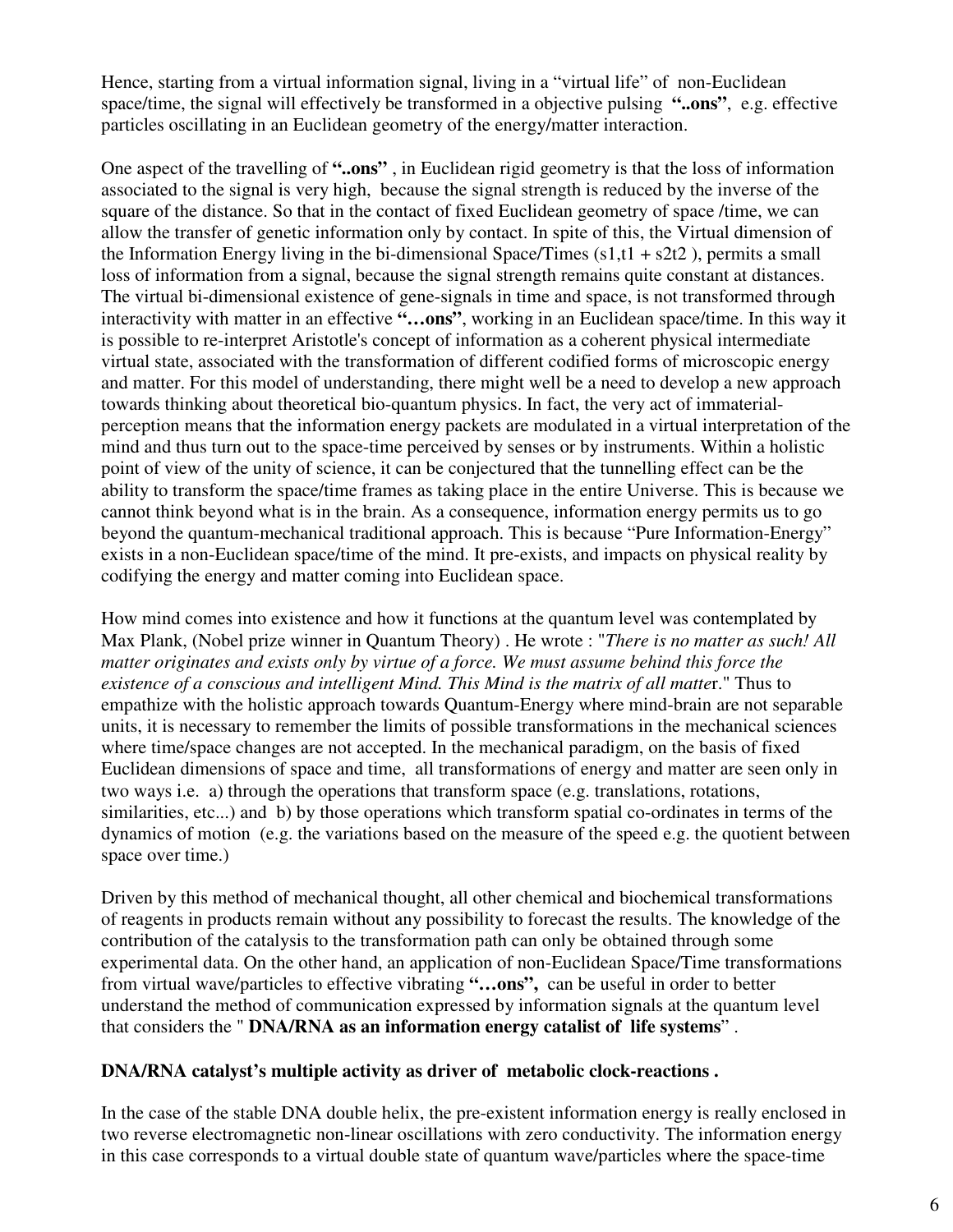four-vector is split in two dimensions for space and two dimensions for time. Only when the DNA double helix is open, information energy collapses and this virtual information field produces "**Gene-Ons**"; so that they can interact with every object in the Euclidean dimensions of space/time. In fact this change of space-time co-ordinates, transforms the virtual status of quantum particles and its potential information energy into an effective electromagnetic force<sup>9</sup>. Therefore "Gene-Ons" can be the catalytic driving force to make specific and accurate information available at a distance. It can be received through a resonance effect by enzymes and other active sites of proteins in order to allow a variety of metabolic reactions to take place and in a way, to reduce the amount of energy required, and to establish the correct clock-cycle for the cell's life.

Some colleagues criticize the idea of space time transformation based on a pure energy information field, shaped into two bits  $(s1,t1) + (s2,t2)$  of space-time coordinates, telling me that I simply reinvent the "ether" as a hypothetical medium for transmitting catalytic radiation in bio-quantum physics. Others say that I think as an esoteric alchemist speaking about a new way of "transmutation", or other irrational kabala. The theory does not seem an appropriate conceptual instrument for interpreting various experimental observations in "true" mechanical science<sup>10</sup>.

Conversely, I think that to build up the notion of bio-chemical information, we need to better understand the basic concept of "catalysis". Catalysis is the phenomena by which a given reaction, contains more information than chaos in order to reduce the amount of energy required to control the reaction. Therefore, the effect of the catalyst activity is the observable changes of the speed of the reaction. In fact, the catalyst actions generate a specific co-operative information co-ordination in order to drive a chemical or bio-chemical transformation of mass, from the reagents to the products, in a system open to an exchange of energy and matter. In conclusion, any catalyst's action permits chemical reactions or bio-molecular processes to take place more effectively in the context of a controlled timing development, by means of better co-organized conditions of information energy. As a matter of fact, out of this control of information exchange, all reactions cannot achieve an auto-catalytic coherence in producing particular products. Otherwise, all the reactions would be unable to find any new equilibrium positions. Thinking in this way, the system DNA/RNA can be seen as an evolution of chemical catalytic systems for spreading genetic codified information into a dynamic self-generating process of protein's expression and contemporarily getting information through "**Gene-Ons**" to control the timing flux of metabolic reactivity in living species. Hence in bio-quantum-physics, the "**Gene-Ons**" assumption can be of key importance in the regulatory functioning of DNA/RNA catalyst's activities in relation to many important biological processes taking place in living cells .

### **Wave-Particle-Evolutive-Genetics**

As previously mentioned, true "Bio-quantum physics", introduces important new theoretical elements of Genetic information . In fact "**Gene-Ons**" communication radically changes our understanding of the workings of the DNA/RNA catalytic system by means of a transformation of information energy. This is because "**Gene-Ons**" carried out at distance by means of codified quantum energy, contain a series of specific frequencies exactly complemented by the gene "clipped" and "glued" from DNA through the RNA system. The effective presence of "**Gene-Ons**" can be identified through fast spectroscopy methods which are able to detect the very low frequencies produced by the breaking of H-Bonds of the base pairs, e. g. A-T (- bridging by a double H-Bonds) and C-G ( containing triple H-bonds ). This can be experimentally difficult but not impossible.

A fundamental requirement is to now find a correspondence between theory and fact. Today, advancement in cognitive neuro-sciences consider man (male and female) an integral part of the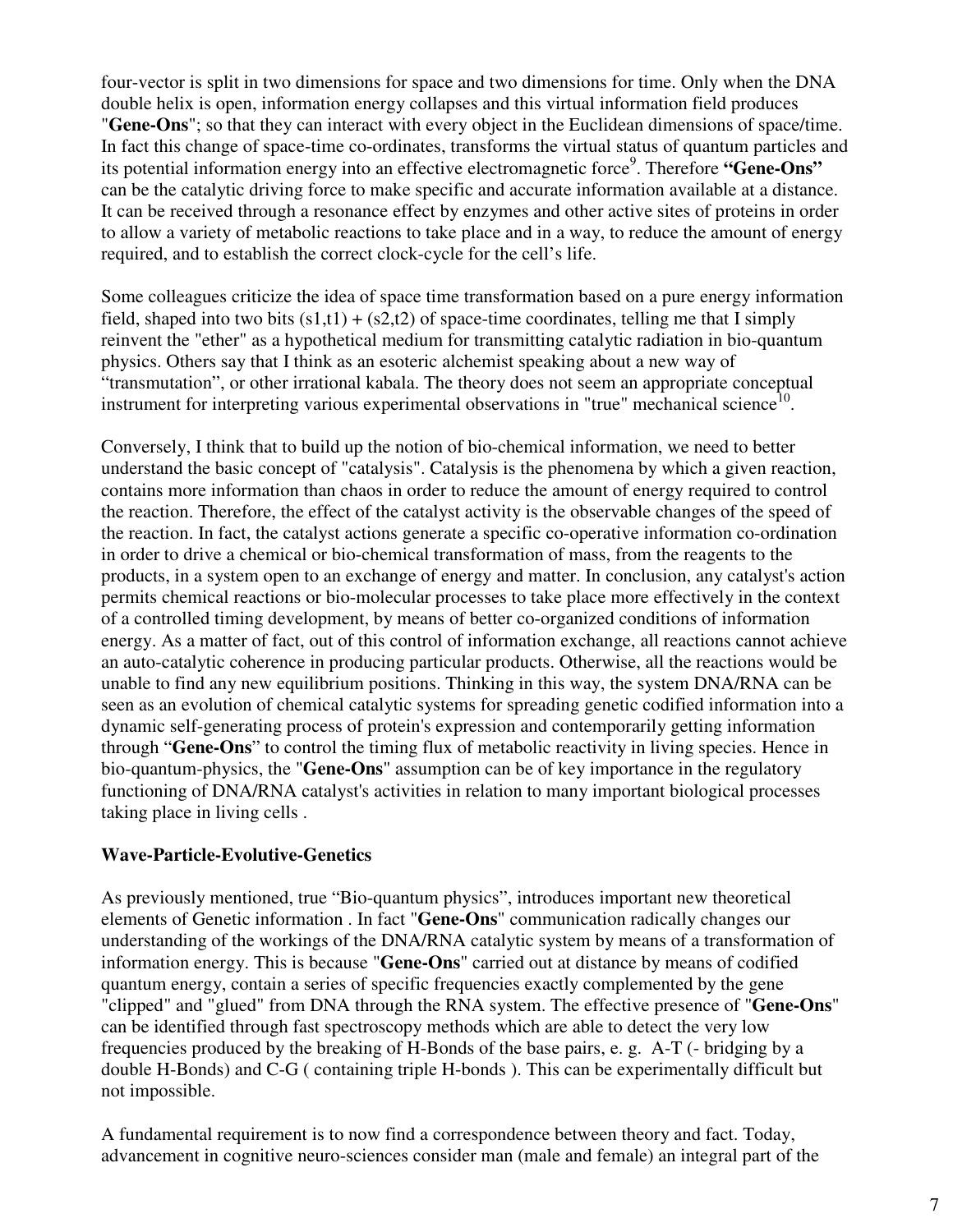communication of the Universe. Neurological cognitive sciences will bring about a radical change in our understanding of what information is working in nature and must also have wide repercussions in our knowledge of our relationship to the rest of the universe<sup>11</sup>. In truth, the fundamental basis of the unity of science is found in Aristotle (340 BC). He said : "*Metaphysics is universal and is exclusively concerned with primary substance*". We definitely need to keep in mind that he identified information as something that is more primitive than energy and matter. His concept of information as a coherent physical intermediate state associated with the transformation of different forms of energy and matter in microscopic states is needed to develop a new approach in theoretical quantum-bio-physics. Information energy **(I)** must pre-exist to impact on physical reality. Thinking about quantum bio-information, the re-composition of subject and object into an holistic domain of science permits us to think that every mind-brain transformation would be considered an activity coming from virtual reality. Therefore **(I)** can be conceived as a potential matrix of information-energy. The collapse of the wave/particle duality can be seen as the transformation of the potential information energy in **"…ons"** quantum particles, which are able to interact as effective vector-forces in Euclidean space.

In addition, we can recognize that Information Energy is the fundamental driving force in quantum bio-physics to provide progressive changes to enhance some mutation in natural systems. In fact the mutations in the macroscopic world can be considered as caused by the basic quantum interactions of communication among quantum-particles. This sharing of information energy gradually determines, at the macroscopic level, a non-causal information to the system evolution. As a result, the gene-information that controls living dynamics, cannot be interpreted as a product of chaos. We believe that the highly structured information activities directed by the evolution of catalytic adaptive exchanges among the triadic interaction of information, free-energy and matter generates a system that gradually produces macroscopic mutations caused by quantum jumps in the evolutionary path. On this conceptual basis, we are able to renew the science of Information, strengthening the correspondence between bio-quantum phenomena of communication and wave/particles, and biochemical evolution of information as an integrated fundamental basis of DNA/RNA catalytic- evolutionary Activities.

It becomes important to underline that the term *"reality"* , in its widest sense, includes everything that is becoming, whether it is **observable**, or only **comprehensible**, or apparently self-contradictory as the wave/particle in quantum mechanics. Reality in this sense, may include both being and becoming, whereas the concept of "existence" is often restricted to objective being related to an Euclidean conception. Therefore, virtual reality in the holistic view, represents a mind-image resolution that becomes an effective existence, like in the actualization of **"…ons"**. It needs to be included in the scientific domain. For instance, utilizing an electronic image, the two non-Euclidean (s1t1+s2t2) and Euclidean (s1s2s3,t) structured worlds, can be seen as two asymmetrical space-time circuits, working as a parallel system and connected by an oscillating quantum tunnelling gate. In the first circuit, a work-free non-observable information energy **(I)** oscillates as gene signals until it can be potentialized into free energy quanta **(E)**, in order to transfer the wave/particles to the Euclidean circuit by quantum tunnelling fluctuations where they can be observable **"… ons**".

To accept this model of an exchange between "*virtual and objective reality*" we need to find a solution to the following dilemma: Either: a) the required *nonobservable signalling of* "information energy " must be modeled into Euclidean space in "…*ONS*" , or b) the traditional energy conservation law is falsified.

For this challenging dilemma, we must complete the traditional "*Energy Conservation Law*" by considering information as a kind of virtual energy, a pure qualitative entity that can be transformed into other forms of quantum-energy. The law then becomes, "*all events in nature belong to a*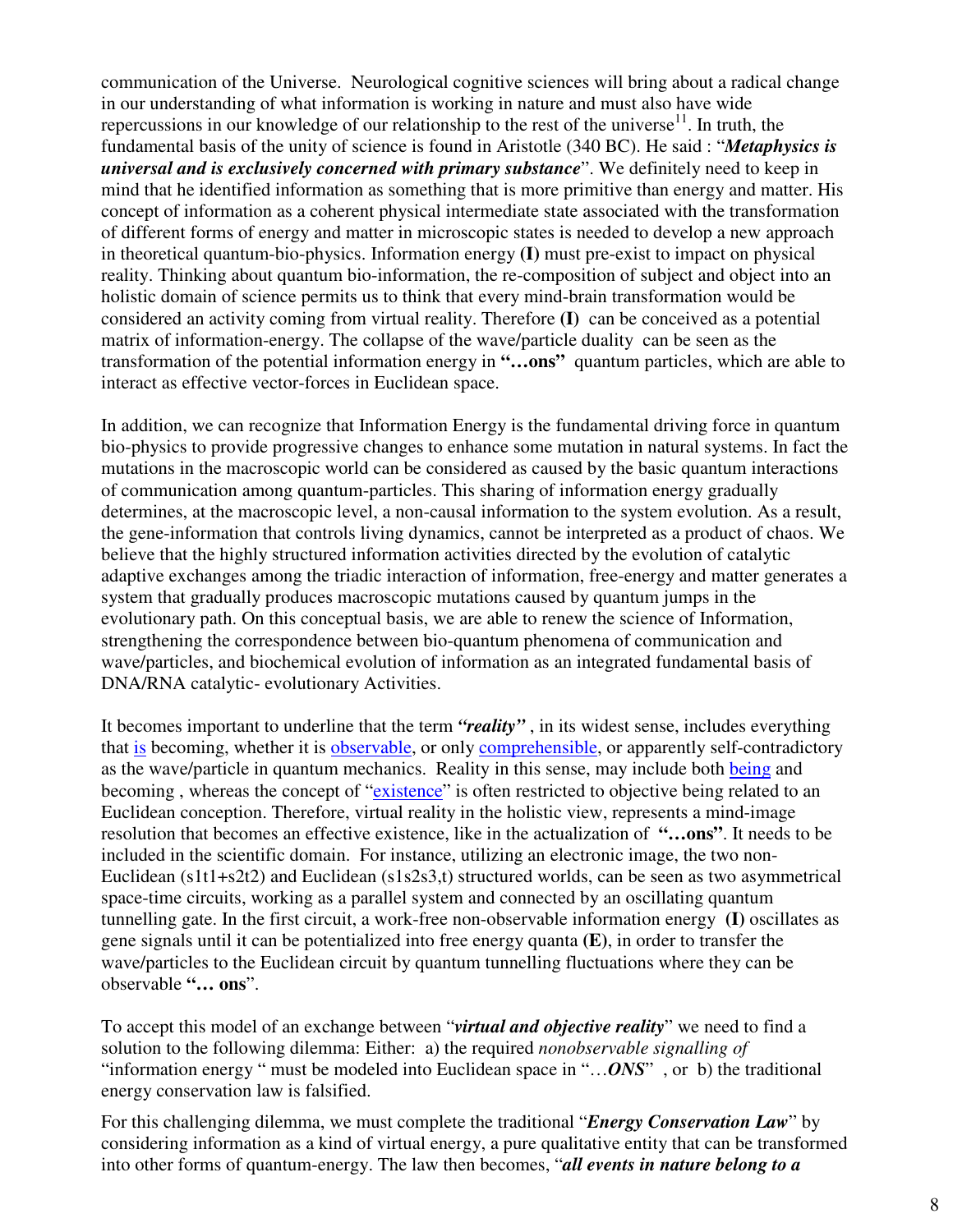### *particular form of different codified energy transformations, so that the total energy cannot be created or destroyed*".

Starting from this generalised postulate of Science and taking into consideration information energy as a part of the total energy-matter transformation, we determine that the sum of all transformations of energy components must equal zero. So that if we add all the different codifications of energy in relation to all possible combinations of space time co-ordinates in syntheses, we have :1) the vibration-energy, **(E)**, and 2) the codified-energy like matter **(M),** plus 3) the information energy **(I).** At this point, because the global variation (**www.)** of any constant (K) is equal to zero we obtain:

 $\angle E$  total = (E) + (M) + (I) = K>; i.e. at any time  $\angle$  www.  $[(E) + (M) + (I)] = 0$  > Hence  $\lt$ +w.(I) = - w.(E) – w.(M)>.

### - *The growth of Information Energy enriches the minimum of the other components of energy. This result is designated the "PRINCIPLE of FERTILE EVOLUTION" (PFE)*

Hence on the basis of the **PFE-Formula,** we obtain one solution of the energy codification/decodification cycle in the evolution of nature. Information energy **(I)** can be seen as the result of an holistic, co-evolutional development, where different forms of diverse codifications of energy can interact to produce greater quality of " Information Energy Quanta". Therefore the <**PFEformula** > effectively gives a possible "direction of evolution" in order to select, through a catalytic auto-organization, each developmental interaction in which nature progressively transforms energy and matter interactions to increase the energy required to advance the processing of information, **+ w. (I)**

Following this mode of thinking, the < **PFE –formula** > represents an evolutionary model for increasing the "**energy quality**" based on the useful sharing of information codex interchanges during a quantum triadic interactivity among **(E), (M), (I)** , where the DNA/ RNA represent the major tool of the catalytic process of evolution.

In conclusion, I would like on the basis of these and similar hypotheses, to promote an "EUROPEAN PROJECT "IDEE", regarding the frontiers of BIO-Quantum PHYSICS. This preliminary exercise in cognitive science can provide an opportunity to go beyond mechanical conceptualization where the evolutionary transformation does not remain conceptually blocked as a consequence of unpredicable mutations among different phases of evolution.

- − *Finally I am interested in finding a "HOSTING INSTITUTION" involving an agreement with a team of researchers to propose an IDEE European Project under the Title: <"BIO-Quantum Physics: "DNA/RNA as an information energy catalyst's of life system "> , aimed at asking for a Grant to the EU call - section 2.1.2 - ERC- "Advanced Investigarors"- 2007.*
- − *see:* http://erc.europa.eu/index.cfm?fuseaction=page.display&topicID=66

## *On line : BIBLIOGRAPHY* :

Information Dictionary : http://www.disf.org/en/Voci/74.asp Ecology of Mind: http://www.springerlink.com/content/f1wt4j27g42u4677/ Single Wave / Particle experiment: http://www.nanonet.go.jp/english/mailmag/2004/009a.html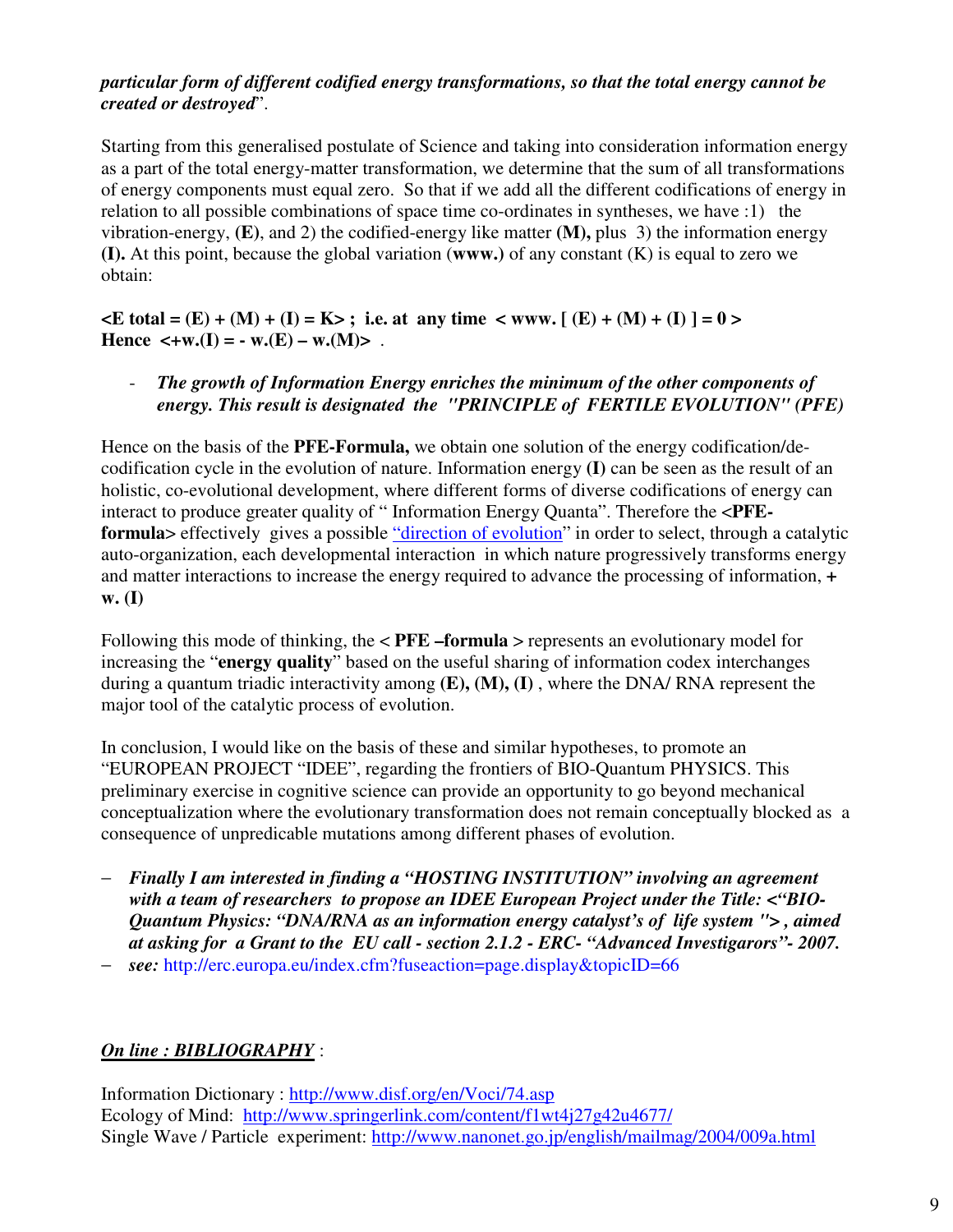Casimir Effect :http://users.erols.com/iri/ZPEpaper.html; http://en.wikipedia.org/wiki/Casimir\_effect#Measurement Biophotons ; http://healingtools.tripod.com/biophotons2.html Wave Genetics: http://www.rialian.com/rnboyd/dna-wave.doc Quantum-biology: http://www.btinternet.com/~nlpwessex/Documents/quantumbiology.htm Vacuum-Energy : http://www.spiritofmaat.com/archive/feb2/bearden.htm ; http://www.cheniere.org/



### **Collaboration of Proteins** at the Replication Fork



From : A brief Introduction of DNA and Proteins. Greg Gloor, Ph.D., Professor of Biochemistry, ggloor@uwo.ca, 661-3526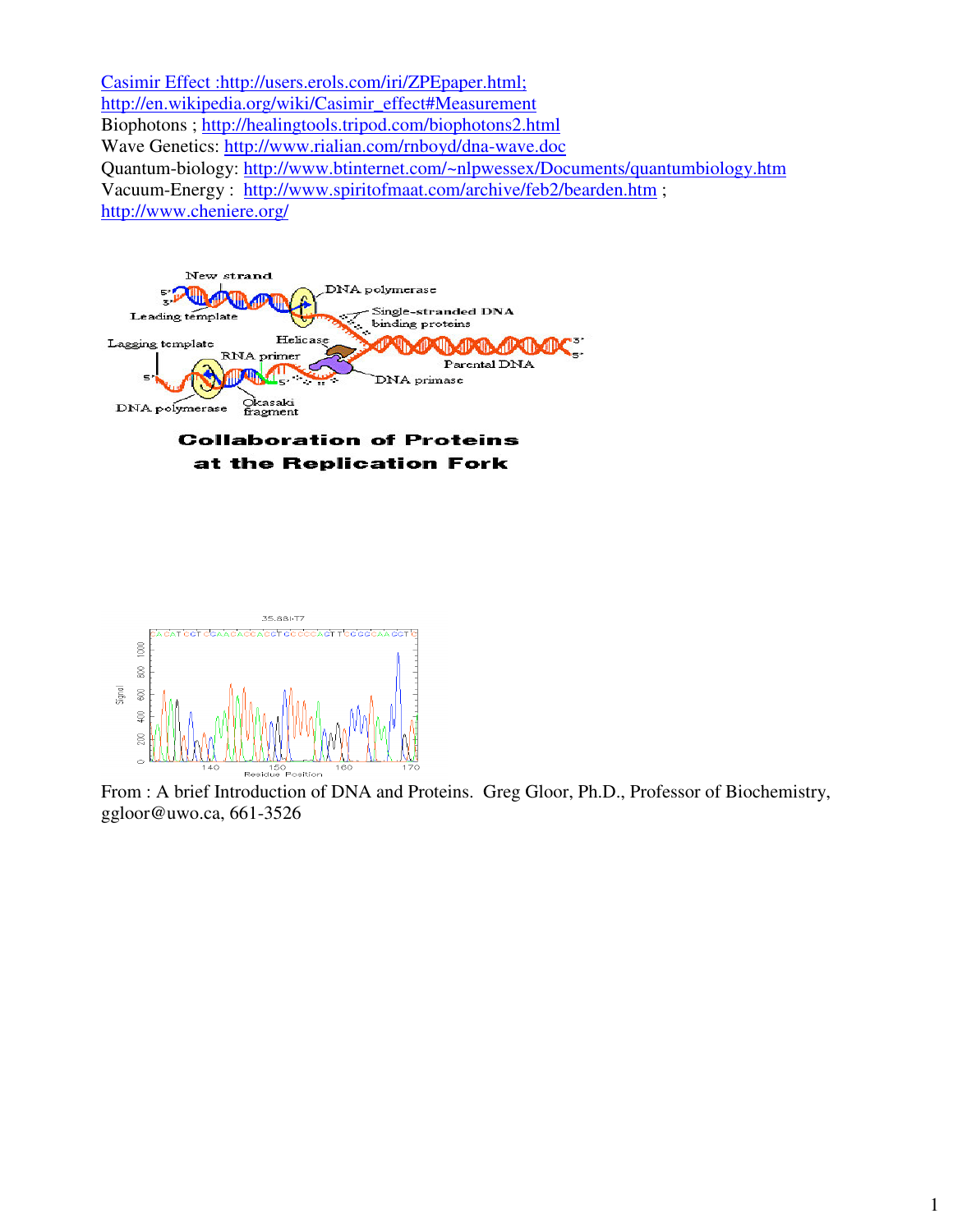

**Note: Virtual Info-Wave lives in a hyperflat space time where the variation of Space (w.s) = konstant at infinitum as the variation of time (w.t) = konstant . Therefore the race w.s / w.t is ZERO at any time so that the simulaneity is a property of the virtual hyperflat bidimensional space and time.**